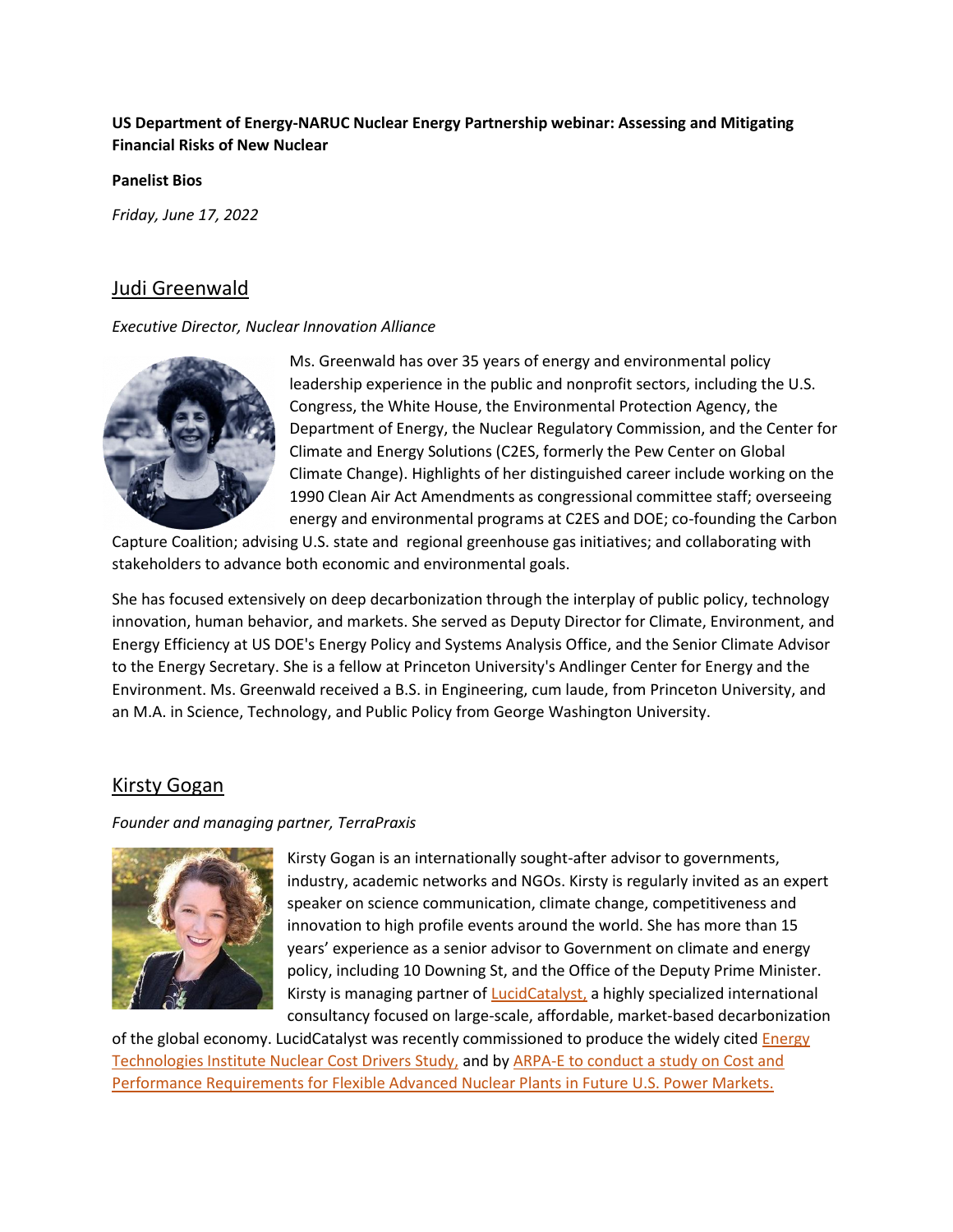Kirsty chairs the UK Government's [Nuclear Innovation Research and Advisory Board](https://www.nirab.org.uk/) (NIRAB) Cost Reduction Working Group. In 2019, NIRAB recommended investment of USD1.3 billion between 2021 and 2025 to boost the progress of innovation, leading to a package of measures designed to support UK net zero goals in 2020.

Kirsty's voluntary work includes having co-founded **[Energy for Humanity](https://energyforhumanity.org/en/)** (EFH). She serves on the Board of [Nuclear Innovation Alliance,](https://www.nuclearinnovationalliance.org/) as well as [Voices for Nuclear.](https://www.voicesofnuclear.org/) The US [National Academies of Sciences,](https://www.nationalacademies.org/our-work/laying-the-foundation-for-new-and-advanced-nuclear-reactors-in-the-united-states#sl-three-columns-b53a8dcc-c3c6-4254-99db-c1159ef7c3f3)  [Engineering, and Medicine has appointed her to serve on a new committee](https://www.nationalacademies.org/our-work/laying-the-foundation-for-new-and-advanced-nuclear-reactors-in-the-united-states#sl-three-columns-b53a8dcc-c3c6-4254-99db-c1159ef7c3f3) to identify opportunities and barriers to the commercialization of new and advanced nuclear energy technologies over the next 30 years.

Publications Kirsty has recently contributed to include: ["Advancing Nuclear Innovation: Responding to](https://globalnexusinitiative.org/)  [Climate Change and Strengthening Global Security](https://globalnexusinitiative.org/)" (2019) as a Board member of the Global Nexus Initiative. She is a regular contributor to climate-related efforts at the IAEA, OECD-NEA and the Clean Energy Ministerial [\(NICE Future Initiative\)](https://www.nice-future.org/flexible-nuclear-energy-clean-energy-systems.html) . She has peer-reviewed and provided expert input to the International Energy Agency "[Nuclear Power in a Clean Energy System](https://www.iea.org/reports/nuclear-power-in-a-clean-energy-system) (2019)" and IEA Energy [Technology Perspectives](https://www.iea.org/topics/energy-technology-perspectives) (2020) as well as CleanTech Group's investor report on advanced reactors in the clean energy transition (2020) and the Royal Society report on [Nuclear Cogeneration: civil nuclear](https://www.cleantech.com/advanced-nuclear-fissions-role-in-the-energy-transition/)  [energy in a low carbon future](https://www.cleantech.com/advanced-nuclear-fissions-role-in-the-energy-transition/) (2020).

Watch Bloomberg New Energy Finance founder, Michael Liebreich interview Kirsty at [Cleaning Up](https://www.cleaningup.live/) – [Leadership in an age of climate change.](https://www.cleaningup.live/)

# Jeffrey D. Brown

*Research Fellow, Steyer-Taylor Center for Energy Policy and Finance; Lecturer in Management, Stanford Graduate School of Business*



Jeffrey D. Brown is a Lecturer for the joint Law School/Business School course "Clean Energy Project Development and Finance", co-taught with Professor Dan Reicher and fellow Lecturer Dave Rogers. In that course, first taught in Winter 2015, the instructors expose law, business, and engineering students to the inter-related economic, financial, legal, engineering and policy factors that must be successfully managed to bring a clean energy project into production.

Jeff was named a Research Fellow at the Steyer-Taylor Center for Energy Policy and Finance in June 2016. He is researching the

interactions of federal energy and environmental regulation, state and ISO power markets regimes, and federal clean energy grants and tax incentives upon the financial feasibility of projects to decarbonize the power and industrial sectors.

Jeff was formerly Senior Vice President—Finance & Corporate Strategy at Summit Power, a Seattlebased clean energy development firm. At Summit Jeff was in charge of obtaining project financing for